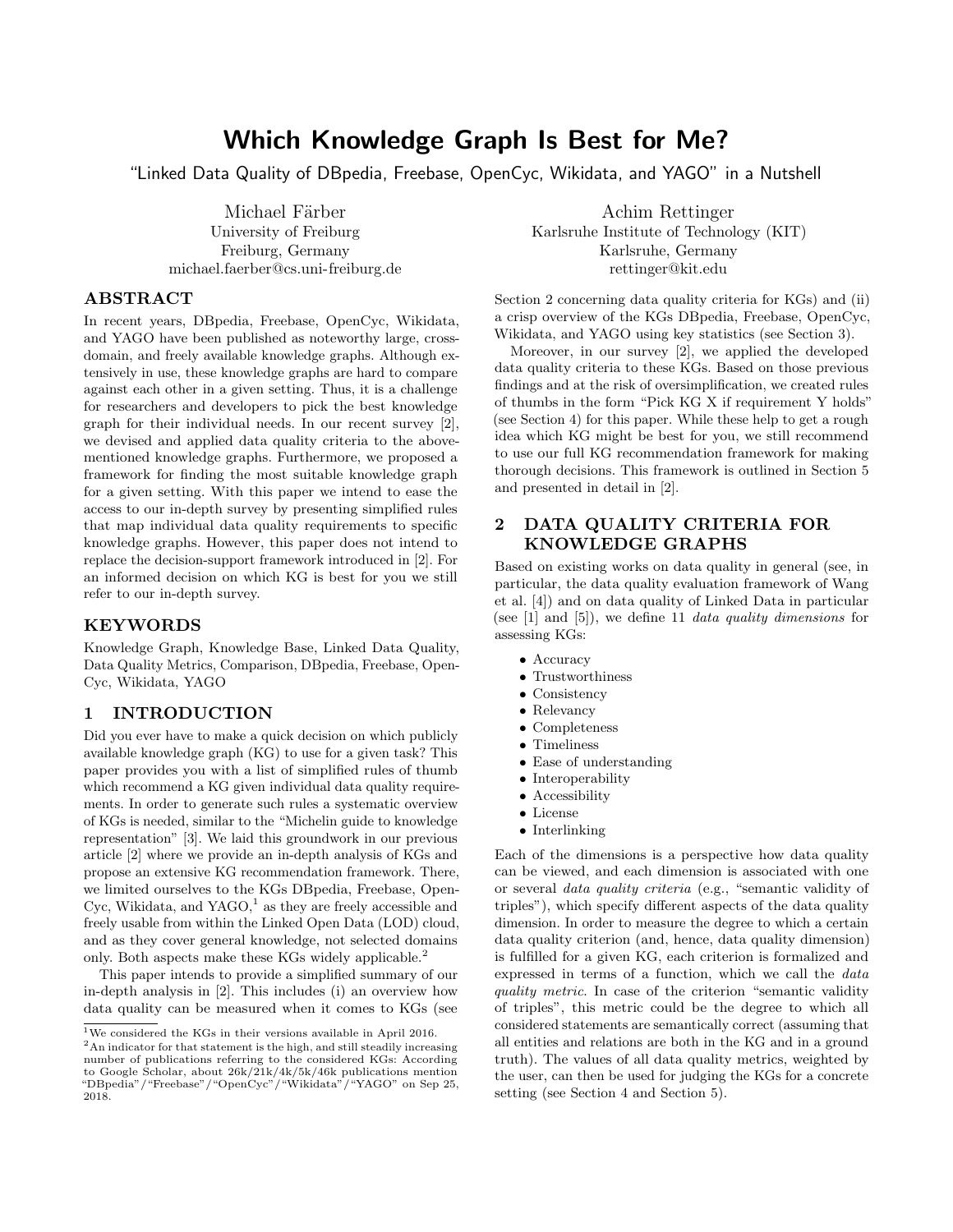|  |  | Table 1: Summary of key statistics. |  |  |
|--|--|-------------------------------------|--|--|
|--|--|-------------------------------------|--|--|

<span id="page-1-2"></span>

|                                               | DBpedia     | Freebase          | OpenCyc | Wikidata    | YAGO          |
|-----------------------------------------------|-------------|-------------------|---------|-------------|---------------|
| Number of triples                             | 411 885 960 | 3 1 24 79 1 1 5 6 | 2412520 | 748 530 833 | 1 001 461 792 |
| Number of classes                             | 736         | 53092             | 116822  | 302 280     | 569751        |
| Number of relations                           | 2819        | 70 902            | 18028   | 1874        | 106           |
| No. of unique predicates                      | 60231       | 784977            | 165     | 4839        | 88736         |
| Number of entities                            | 4 298 433   | 49 947 799        | 41 0 29 | 18697897    | 5 130 031     |
| Number of instances                           | 20764283    | 115 880 761       | 242383  | 142 213 806 | 12 291 250    |
| Avg. number of entities per class             | 5840.3      | 940.8             | 0.35    | 61.9        | 9.0           |
| No. of unique subjects                        | 31 391 413  | 125 144 313       | 261 097 | 142 278 154 | 331 806 927   |
| No. of unique non-literals in object position | 83 284 634  | 189466866         | 423432  | 101 745 685 | 17438196      |
| No. of unique literals in object position     | 161 398 382 | 1782723759        | 1081818 | 308 144 682 | 682 313 508   |

# <span id="page-1-0"></span>3 KEY STATISTICS OF KNOWLEDGE GRAPHS

We statistically compare the RDF KGs DBpedia, Freebase, OpenCyc, Wikidata, and YAGO (cf. Table [1\)](#page-1-2) and present here our essential findings:

- (1) Triples: All considered KGs are very large. Freebase is the largest KG in terms of number of triples, while OpenCyc is the smallest KG. We notice a correlation between the way of building up a KG and the size of the KG: automatically created KGs are typically larger, as the burdens of integrating new knowledge become lower. Datasets which have been imported into the KGs, such as MusicBrainz into Freebase, have a huge impact on the number of triples and on the number of facts in the KG. Also the way of modeling data has a great impact on the number of triples. For instance, if n-ary relations are expressed in N-Triples format (as in case of Wikidata), many intermediate nodes need to be modeled, leading to many additional triples compared to plain statements. Last but not least, the number of supported languages influences the number of triples.
- (2) Classes: The number of classes is highly varying among the KGs, ranging from 736 (DBpedia) up to 300K (Wikidata) and 570K (YAGO). Despite its high number of classes, YAGO contains in relative terms the most classes which are actually used (i.e., classes with at least one instance). This can be traced back to the fact that heuristics are used for selecting appropriate Wikipedia categories as classes for YAGO. Wikidata, in contrast, contains many classes, but out of them only a small fraction is actually used on instance level. Note, however, that this is not necessarily a burden.
- (3) Domains: Although all considered KGs are specified as crossdomain, the domains are not equally distributed in the KGs. Also the domain coverage among the KGs differs considerably. Which domains are well represented heavily depends on which datasets have been integrated into the KGs. MusicBrainz facts had been imported into Freebase, leading to a strong knowledge representation (77%) in the domain of media in Freebase. In DBpedia and YAGO, the domain people is the largest, likely due to Wikipedia as data source.
- (4) Relations and Predicates: Many relations are rarely used in the KGs: Only 5% of the Freebase relations are used more than 500 times and about 70% are not used at all. In DBpedia, half of the relations of the DBpedia ontology are not used at all and only a quarter of the relations is used more than 500 times. For OpenCyc, 99.2% of the relations are not used. We assume that they are used only within Cyc, the commercial version of OpenCyc.
- (5) Instances and Entities: Freebase contains by far the highest number of entities. Wikidata exposes relatively many instances in comparison to the entities (in the sense of instances which represent real world objects), as each statement is instantiated leading to around 74M instances which are not entities.
- (6) Subjects and Objects: YAGO provides the highest number of unique subjects among the KGs and also the highest ratio of the number of unique subjects to the number of unique objects. This is due to the fact that N-Quad representations need to be expressed via intermedium nodes and that YAGO is concentrated on classes which are linked by entities and other classes, but which do not provide outlinks. DBpedia exhibits more unique objects than unique subjects, since it contains many owl:sameAs statements to external entities.

# <span id="page-1-1"></span>4 APPLYING DATA QUALITY METRICS TO KNOWLEDGE GRAPHS

When applying our proposed data quality metrics to the considered KGs, first of all we obtain scores for each KG with regard to the different data quality metrics. These metrics, each corresponding to a data quality criterion, can be grouped by data quality dimensions. Figure [1](#page-2-1) shows the scores of all data quality dimensions for each KG, each calculated as average over the corresponding data quality metric values. We also explore in more detail the reasons for the obtained values and refer in this regard to our article [\[2\]](#page-3-0).

In the following, we use the identified KG characteristics to give some general advice when to use which KG. Note that this list of items only highlights some selected features of the respective KGs. Note also that this list is meant to serve as a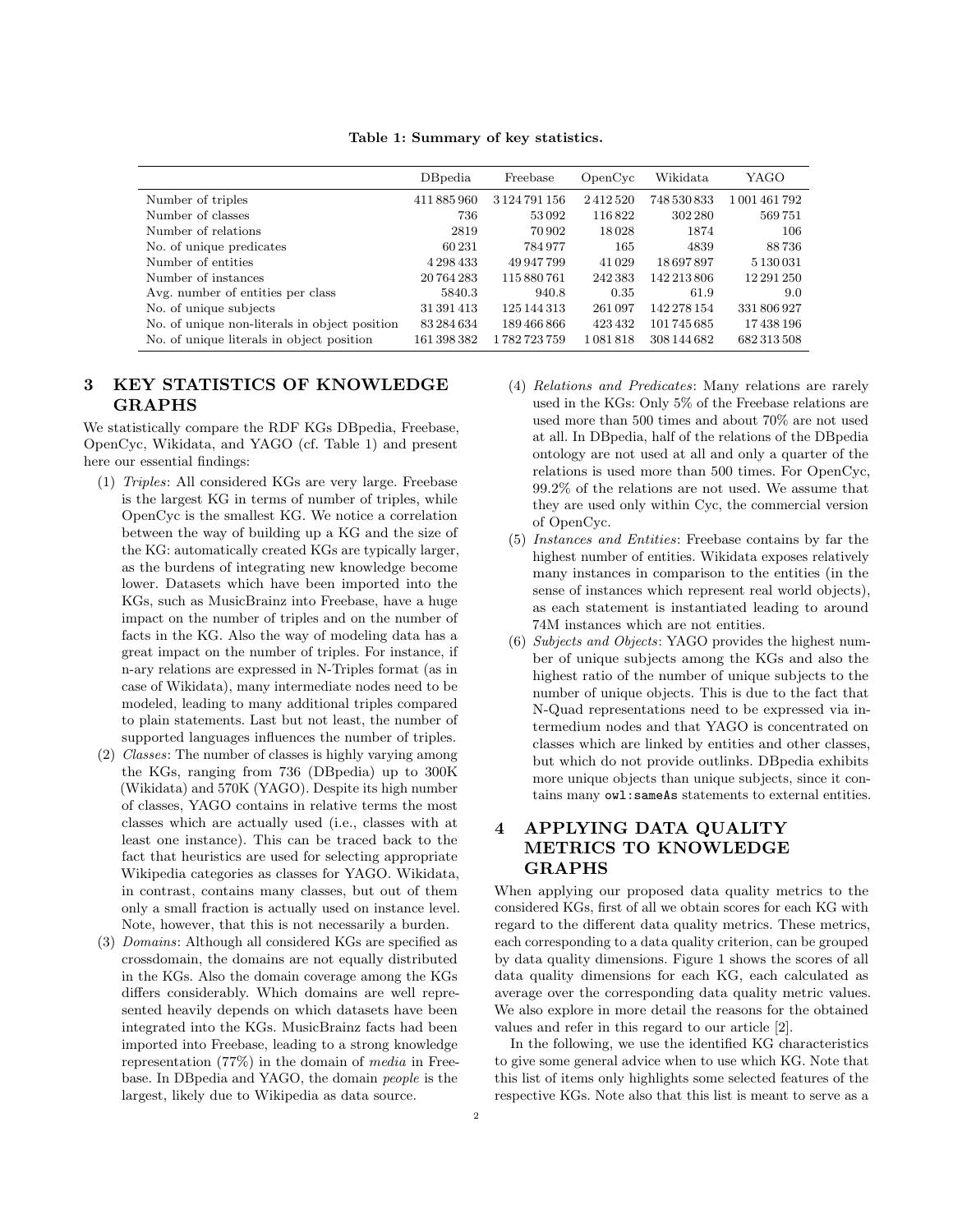<span id="page-2-1"></span>

### Figure 1: Results of our data quality assessment, gained by averaging the corresponding data quality metric scores for each data quality dimension.

rough orientation instead of a thorough recommendation. For a more nuanced discussion and selection advice see Section [5](#page-2-0) and our main article [\[2\]](#page-3-0).

Pick DBpedia...

- if Wikipedia's infoboxes should be exploited explicitly;
- if relations should be covered well, not so much classes;
- if predicates should on average be very frequently used by all instances;
- if descriptive URIs are desired;
- if n-ary relations are to some degree acceptable;
- if external vocabulary should be used to a high degree;
- if rather classes than relations should have equivalentstatements to entries in other data sources;
- if many instances should have owl:sameAs links to entries in other data sources besides Wikipedia;
- if it is not that important whether linked RDF documents are not accessible any more;

#### Pick Freebase...

- if the possibility to store unknown and empty values should be given;
- if classes may belong to various domains;
- if predicates should on average be very frequently used by all instances;
- if the period in which statements are valid need to be represented;
- if the modification date of statements need to be kept;
- if labels should be available in hundreds of languages;
- if n-ary relations are acceptable;
- if a SPARQL endpoint is not needed;
- if no content negotiation during HTTP dereferencing is needed;

### Pick OpenCyc...

- $\bullet$  if especially the representation of classes is important;
- if descriptive URIs are desired;
- if classes should have owl:equivalentClass-relations;
- if a SPARQL endpoint is not needed;
- if no content negotiation during HTTP dereferencing is needed;
- if no HTML representations of KG resoures are needed;
- if many existing instances and classes should have owl:sameAs-links;
- if it is not that important whether linked RDF documents are not accessible any more;

#### Pick Wikidata...

- if incorrect or missing information should be correctable by the community;
- if the source information per statement is important;
- if it should be possible to model unknown and empty values;
- if the KG should support a ranking of statements;
- if a complete schema (covering all general domains) is important;
- if not only well-known, but also unknown entities should be represented;
- if the KG data should be continuously editable and queryable;
- if the period in which statements are valid need to be represented;
- if labels should be available in hundreds of languages;
- if especially non-English labels are needed;
- if n-ary relations are acceptable;
- if external vocabulary should be used to a high degree;
- if owl:equivalentClass-statements to external classes and relations are not that important;
- if instances should be interlinked to DBpedia;

### Pick YAGO...

- if syntactic incorrectness in date values due to wildcard usage is acceptable;
- if the source information per statement is important;
- if classes should be linked to WordNet synsets;
- if the period in which statements are valid need to be represented;
- if labels should be available in hundreds of languages;
- if descriptive URIs are desired;
- if instances should be interlinked to DBpedia;

# <span id="page-2-0"></span>5 OUR KNOWLEDGE GRAPH RECOMMENDATION FRAMEWORK

The rule of thumbs presented in the previous section can be considered as simplified heuristics on when to use which KG. In cases in which a more profound investigation concerning the KG choice is indispensable, we can refer to the KG recommendation framework outlined in our survey [\[2\]](#page-3-0). The usage of this framework can be summarized as follows:

Given a set of KGs, any person interested in using KGs can use our recommendation framework as shown in Figure [2.](#page-3-5) In Step 1, the pre-selection criteria regarding KGs and the weights for the single metrics are specified. The pre-selection criteria can be data quality criteria or other criteria and need to be selected based on the use case. The timeliness